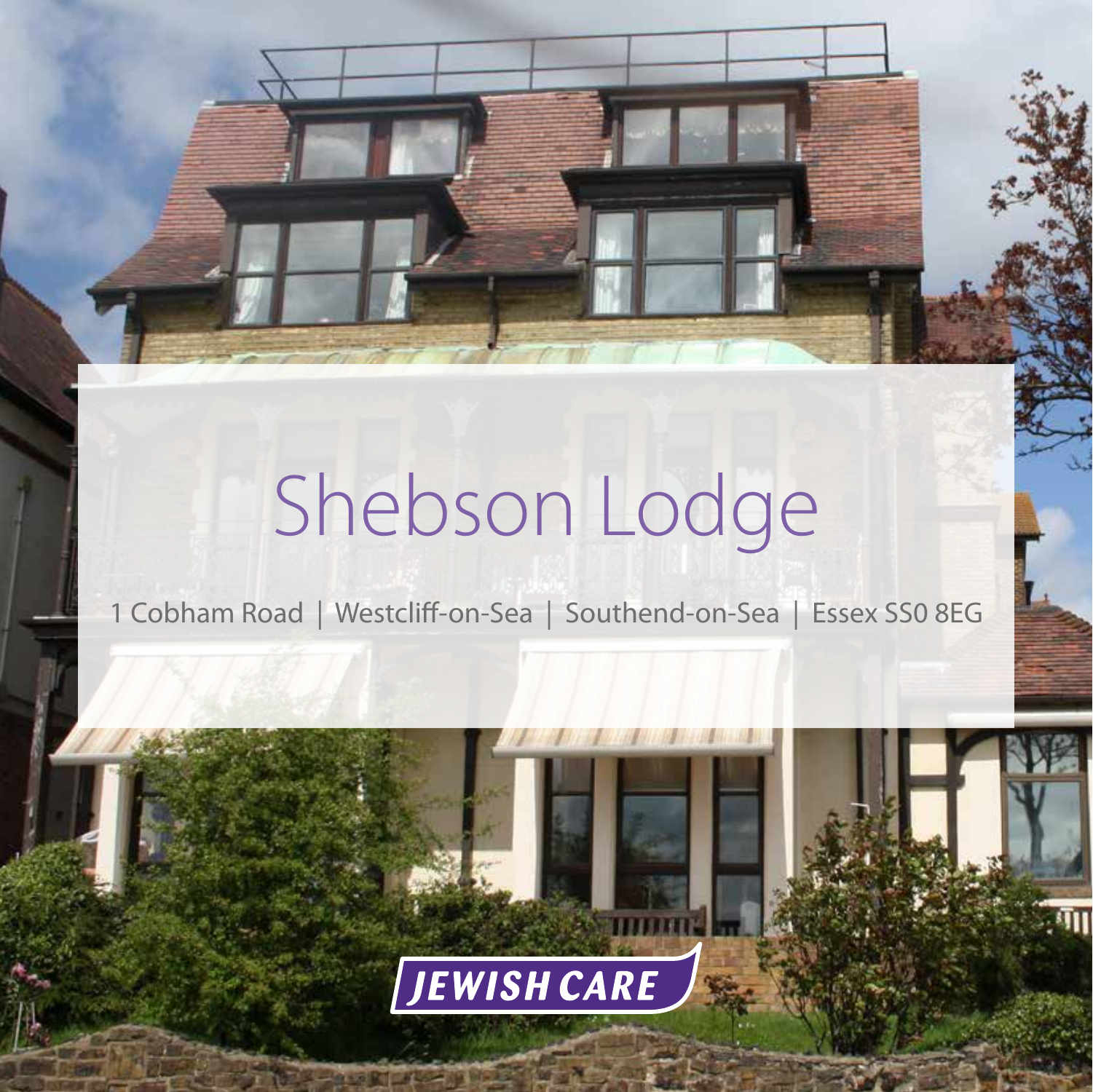## Welcome to Shebson Lodge

Shebson Lodge provides you with the opportunity to live independently by the seaside in a Jewish environment, whilst knowing that support is on hand whenever you need it.

The 16 studio, one and two bedroom apartments are adjacent to the Southend & Westcliff Jewish Community Centre, where you can take part in a range of activities and also come together to celebrate Jewish festivals.

There is a shop for all your Kosher needs and a restaurant for you to enjoy delicious Kosher home-cooked food.

You will have your own front door and the security of knowing Shebson Lodge is so much more than just a place to live. You will have the opportunity to join a vibrant community with support, activities and events on offer.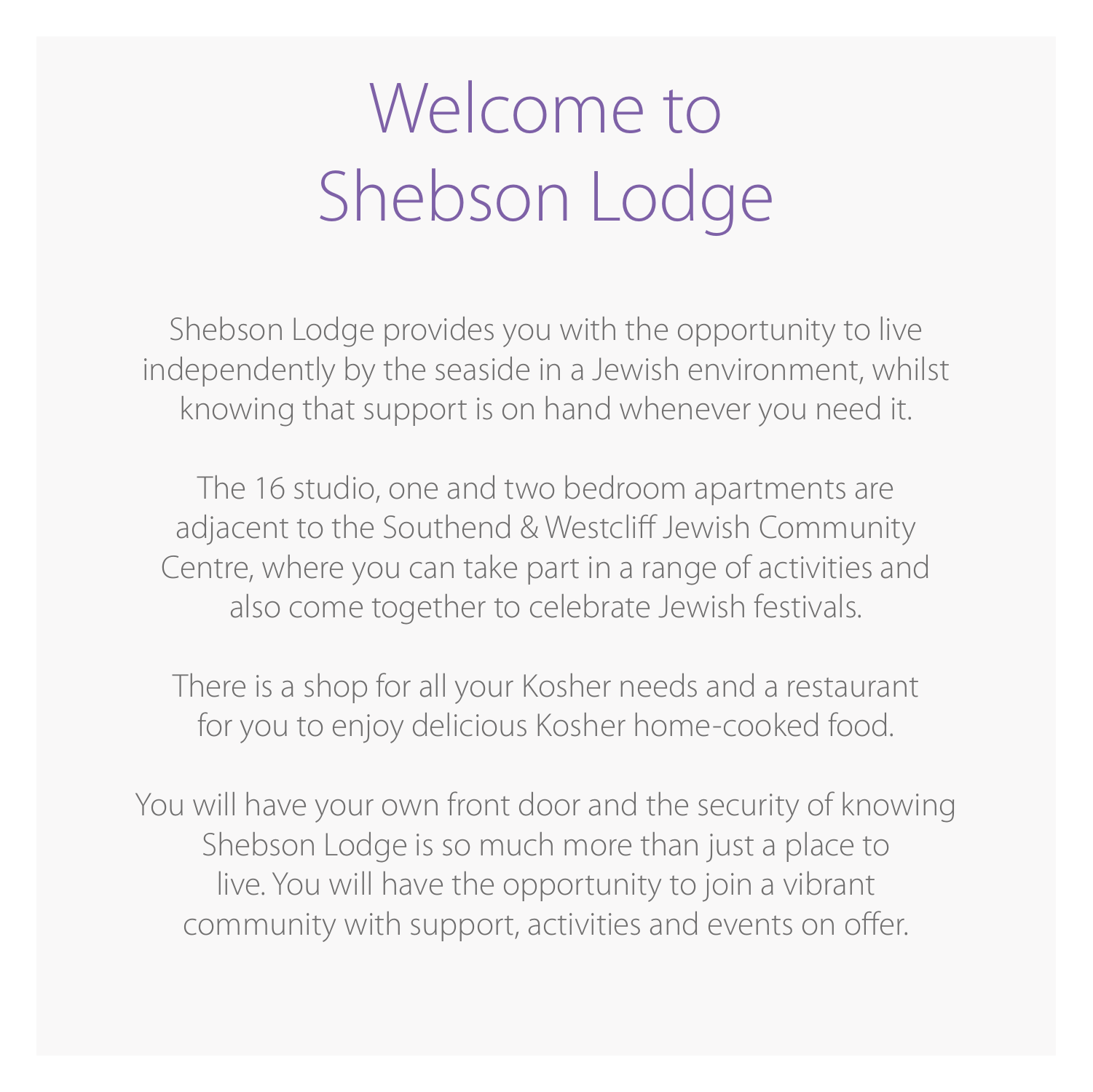